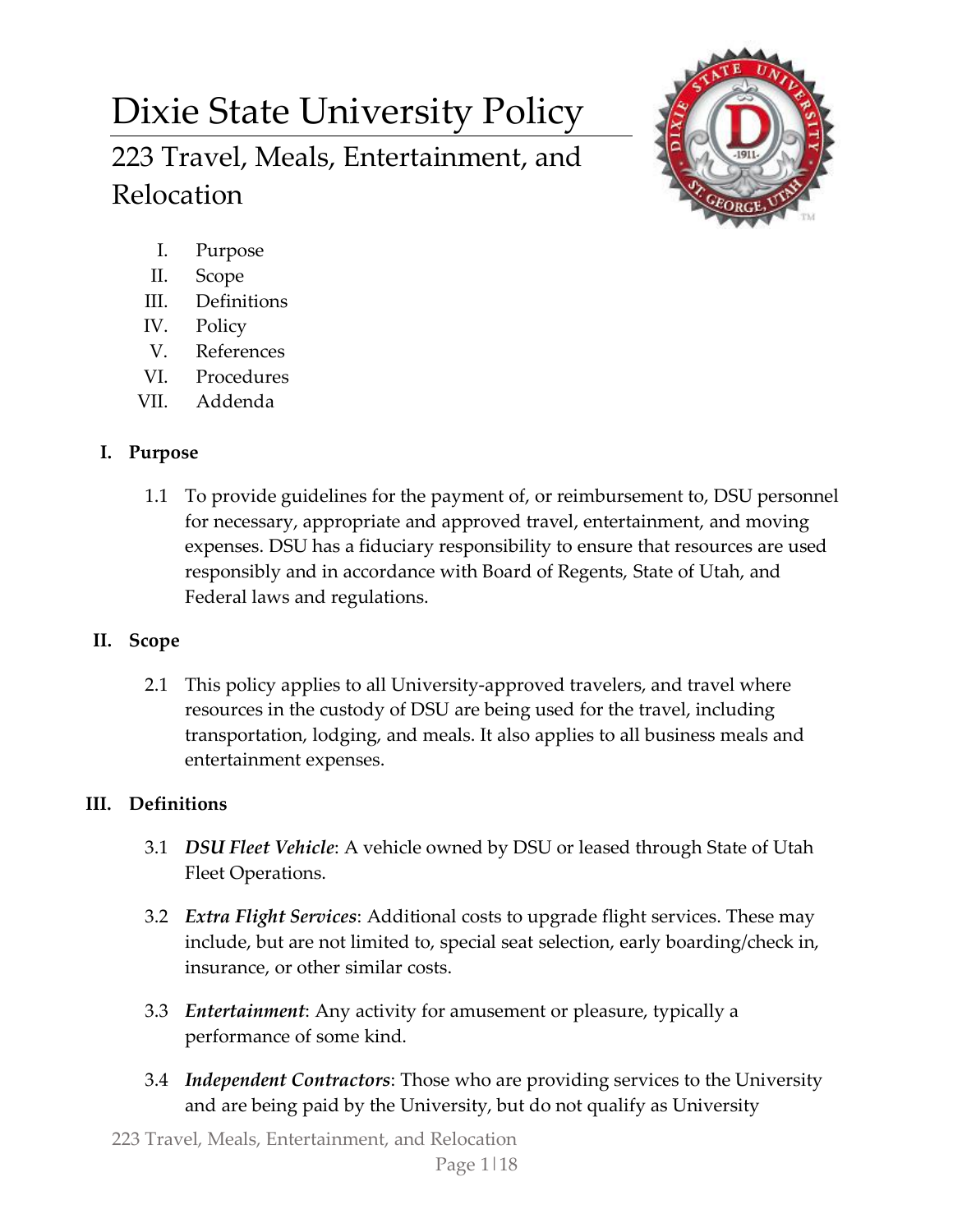employees.

- 3.5 *Group Travel*: Travel involving groups of two or more people where one employee accepts responsibility to manage the finances for the trip, and where only one person will be requesting reimbursement for trip expenses. (For example, travel for student groups with an employee chaperone or student athletes with a coach.)
- 3.6 *Large-Capacity Passenger Vehicle***:** A vehicle designed to carry 12 passengers and approved by the Utah Division of Risk Management to do so. Not all makes and models are approved for use.
- 3.7 *Personal Vehicle*: A vehicle owned and insured by the driver. Insurance is required for DSU business trips.
- 3.8 *Rental Car*: Vehicles rented from state contract vendors and reserved by the State of Utah Travel Office or online using a State contract code. State contracts include all required insurance coverage. Rental vehicles not rented through a state contract vendor must include insurance as required in 4.9.3.6.1 below.
- 3.9 *Trade Agreements*: Agreements between the University and any outside entity to exchange products and/or services.
- 3.10 *Travel Prepayments*: Any expenses to be paid before the traveler departs (i.e., conference fees, motel expenses, or airline tickets.)
- 3.11 *Volunteers*: Any uncompensated individual who is authorized by the University to perform humanitarian, charitable, or public services on behalf of the University, or to gain personal or professional experience in specific endeavors.

# **IV. Policy**

4.1 **General**: When traveling on behalf of the University, individuals must have an approved business purpose that is preapproved by the appropriate supervisor and/or budget administrator.

Upon return, all travelers must submit a Travel Reimbursement Claim summarizing all costs related to the travel with all required substantiating documentation and any request for reimbursements.

It is the traveler's responsibility to acquire proper and timely authorization, be fiscally responsible, follow all University policies and procedures, and provide a timely and approved Travel Reimbursement Claim to the Travel Office.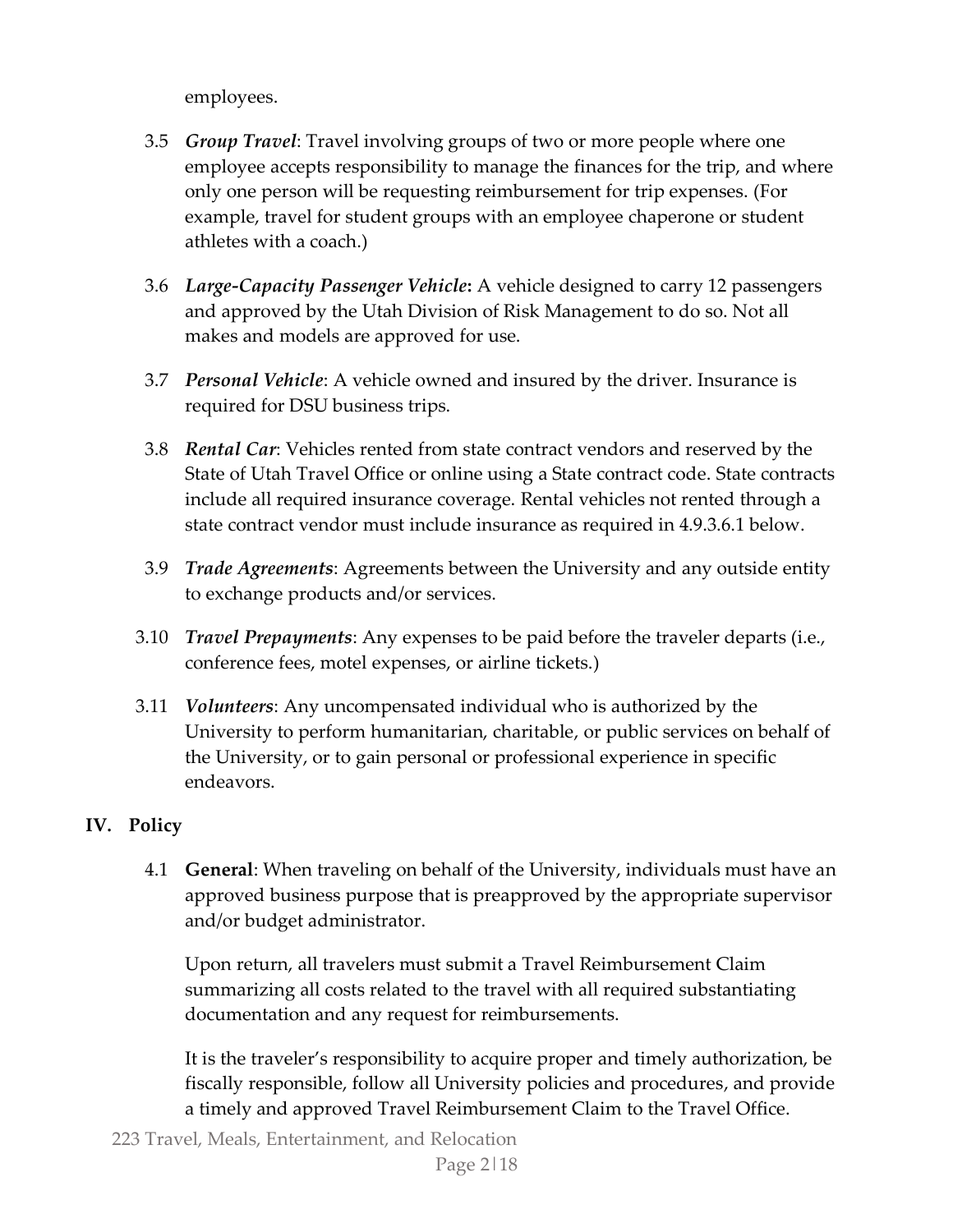It is the supervisor and budget administrator's responsibility to authorize only travel that has a bona fide business purpose and approve only costs that are business related and reasonable.

- 4.2 **Economical Travel**: All travel should be planned in advance and booked at the most economical rates to ensure availability and value to the University.
- 4.3 **Spousal Travel**: Spousal, significant other, or family travel expenses.
	- 4.3.1 It is allowable for spouses, significant others, and family members to accompany a DSU employee while conducting business. However, the employee is entirely responsible for all additional expenses associated with a spouse, significant other, or family member. The only exception is for the President's spouse who is covered in accordance with Board of Regent policy *R205*. Other exceptions must be approved in writing by the President of the University. Such approvals must be for a bona fide business purpose (as determined by reference to the Internal Revenue Service guidelines).
- 4.4 **Extended Travel**: Employees traveling on University business should use the most economic method for travel when considering both time away from campus and the expenses for the trip. When business trips or a combination of business and personal trips are expected to exceed 5 consecutive business days, special arrangements must be made as follows:
	- 4.4.1 A completed and approved "Extended Travel" Permission form must be attached to the Request for Travel Authorization.
	- 4.4.2 The Request for Travel Authorization form and Extended Travel Permission form should be submitted two weeks prior to the departure date. Presidential approval may also be deemed necessary by the Travel Office.
- 4.5 **Student and Study Abroad Travel**: Refer to the DSU Policy 604 *Academic Travel/Study Programs* for additional requirements.
- 4.6 **International Travel**: Refer to the DSU Policy 224 *International Travel* for additional requirements.
- 4.7 **Authorization to Travel**: Any authorized person may travel on official University business at University expense providing the budget is approved and the travel has been authorized.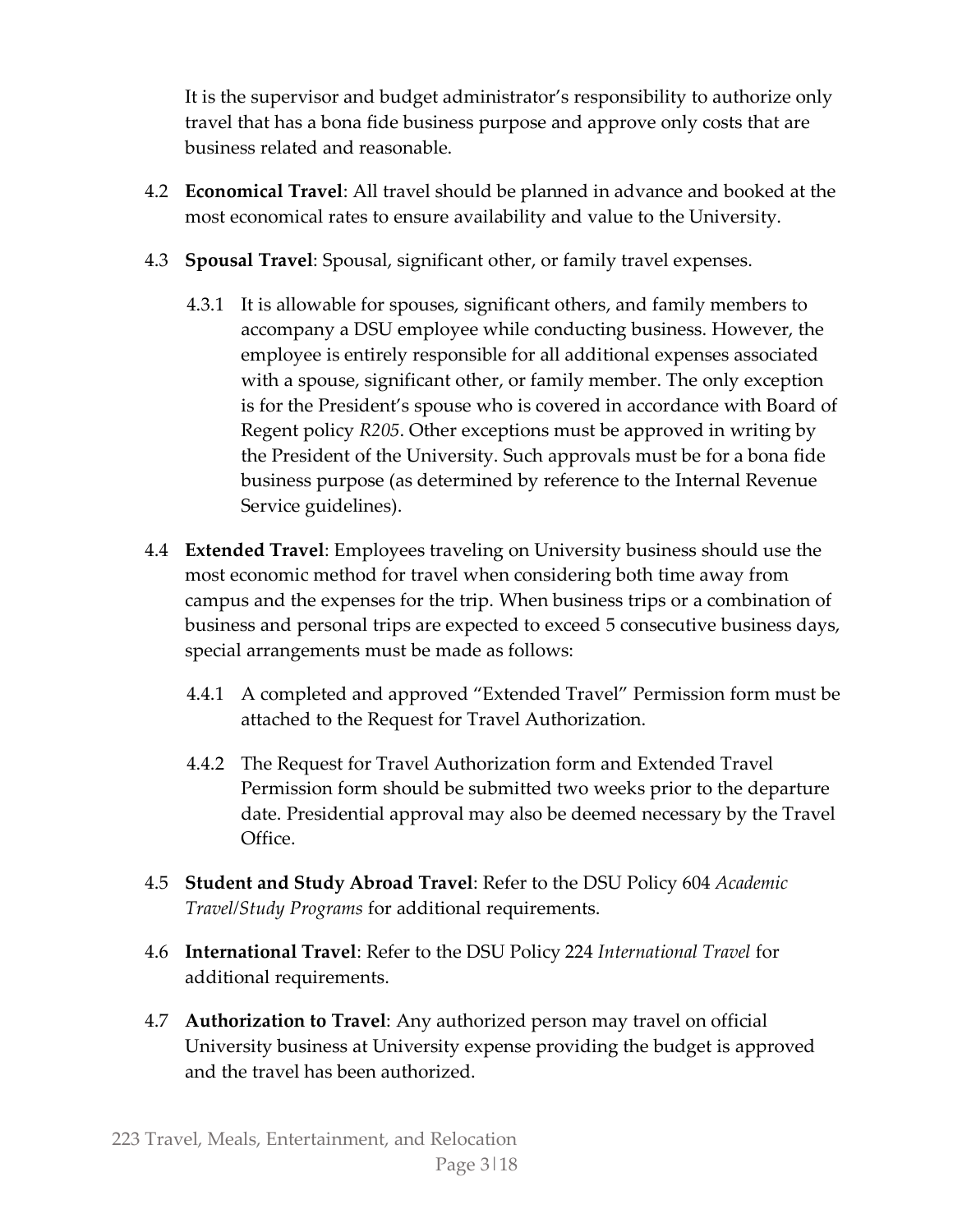- 4.7.1 Request for Travel Authorization forms must be completed for all travelers.
- 4.7.2 Each traveler must submit a Request for Travel Authorization form unless they are part of a group and do not need to be reimbursed for any travel expenses. Group travel will be covered under one Request for Travel Authorization form. The organizer of the group should complete and submit this form.
- 4.7.3 Request for Travel Authorization forms for students and employees must have budget administrator and employee supervisor approval. The traveler's signature is required when cash advance is requested.
- 4.7.4 For persons who are volunteers, the signature of the budget administrator and the appropriate vice president are required.
- 4.8 Payment for travel expenses may be made in a number of ways:
	- 4.8.1 Cash Advances
		- 4.8.1.1 A cash advance, not to exceed the amount of the travel budget, may be provided for group travel only (i.e., a student group or athletic team, etc.). The request is made using the Travel Advance Request Form.
		- 4.8.1.2 The advance is a short-term loan. Any unused portion of this loan is due within thirty (30) days from the time the trip is completed.
		- 4.8.1.3 Delinquent travel advances may be garnished from the employee's wages if not settled within a sixty (60) day period from the time the trip is completed.
		- 4.8.1.4 When requested by an employee and approved by the appropriate budget administrator, employees may be allowed to use purchasing cards for most travel expenses. If approved, the employee will use the purchasing card for all current and future University travel, and will not be allowed to use a personal credit card. Use of purchasing cards for group travel is allowed only for those cardholders traveling with student groups or those who are considered official event planners for the University.

# 4.8.2 Travel Reimbursement Claims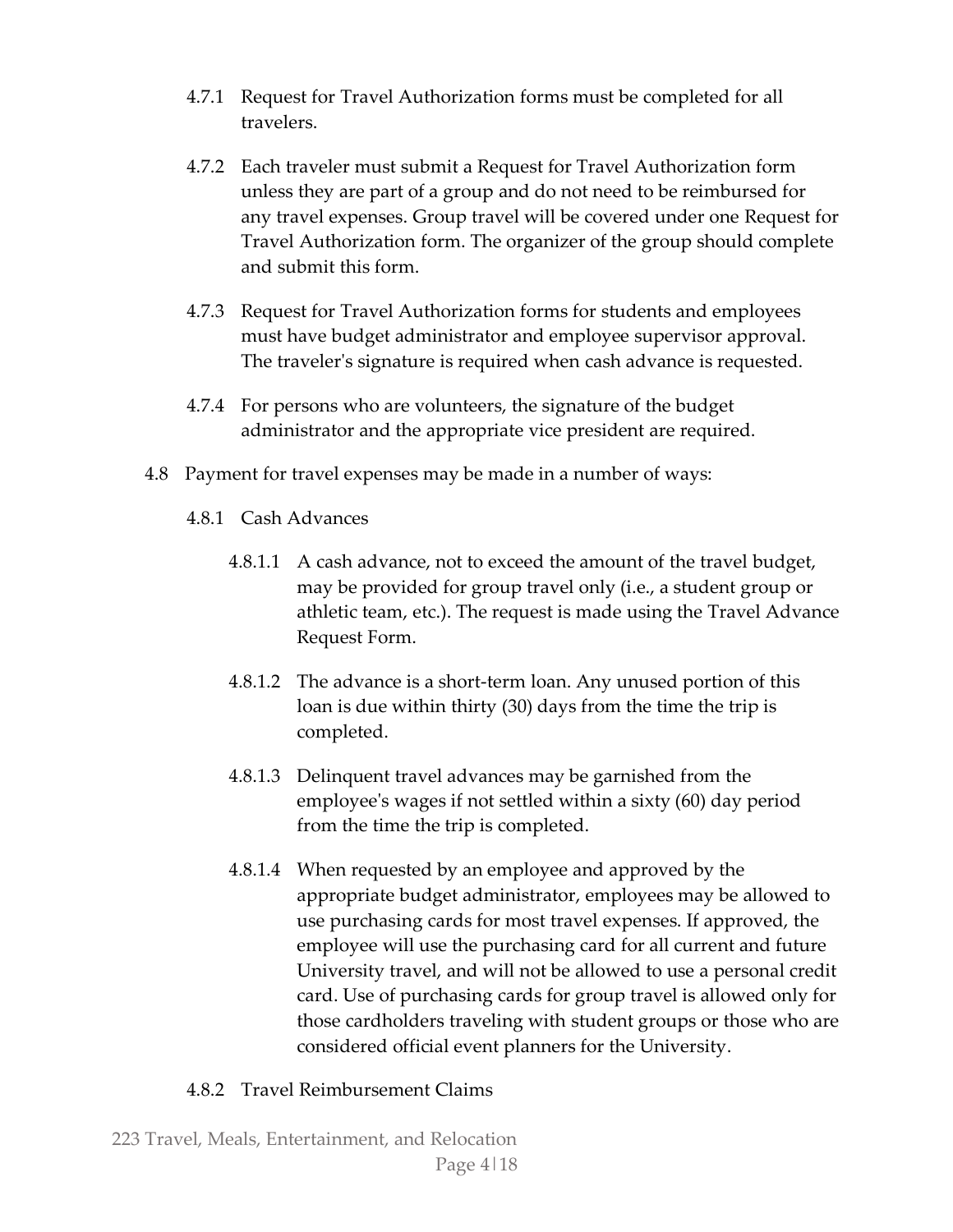- 4.8.2.1 A Travel Reimbursement Claim form must be submitted for each Request for Travel Authorization within fifteen (15) days following the return date of the trip.
- 4.8.2.2 Travelers will be notified of delinquent claims.
- 4.8.2.3 Travel Reimbursement Claims requesting reimbursement that are not filed within sixty (60) days following the return date of the trip may be denied.
- 4.8.2.4 All Travel Reimbursement Claim forms require signature approval from the traveler and the budget administrator. If the traveler is the budget administrator, the supervisor must also sign the claim.
- 4.8.2.5 Receipts Receipts are required for all trip expenses except small gratuities, personal mileage, meal per diem, private residence stays, and miscellaneous expenses under ten dollars.
- 4.8.2.6 Travel Reimbursement Claims must include a copy of all receipts, regardless of how the payment was made, including prepayments, personal payments, and purchasing card payments*.*

All receipts should be originals except a receipt paid with a purchasing card. In this case, a copy of the receipt is required with the Travel Reimbursement Claim, and the original receipt with the purchasing card file. It is the traveler's responsibility to ensure that expenses for travel are paid by the University only once.

- 4.9 Ground Transportation
	- 4.9.1 General
		- 4.9.1.1 Travelers on University business are required to wear seat belts (if available) at all times.
		- 4.9.1.2 Cell phones and other electronic devices Text messaging or electronic mail communication is prohibited while operating a motor vehicle. The use of cellphones is strongly discouraged while driving any vehicle for University business. Use of cellphones while driving buses is prohibited. Travelers must also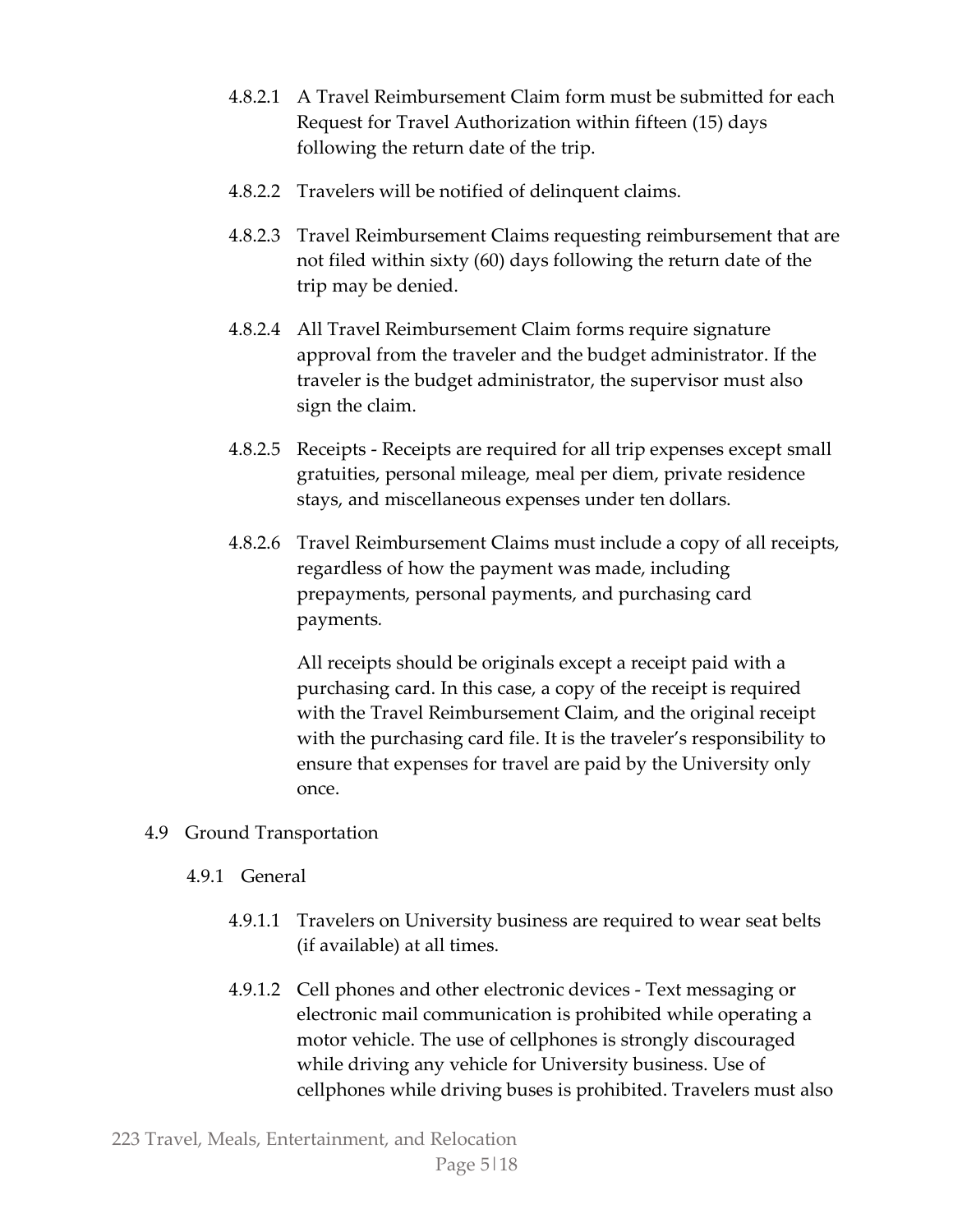comply with the laws of all states while traveling. Travelers will not be reimbursed for failure to comply with state laws.

- 4.9.1.3 The following modes of ground transportation are approved for business travel:
	- 4.9.1.3.1 DSU fleet vehicle (Reserved through Facilities Management)
	- 4.9.1.3.2 DSU fleet bus (Reserved through Road Scholar Program)
	- 4.9.1.3.3 Rental car (Reserved by State Travel Office using state contract vendors or online using a state contract code)
	- 4.9.1.3.4 Personal vehicles (Reimbursement based on current mileage rate)
	- 4.9.1.3.5 Taxis, shuttles, trains, and buses may also be used, and costs are reimbursed to the traveler with appropriate receipts.
- 4.9.1.4 High school students from outside the State of Utah may not be transported to or from their home state in fleet vehicles or fleet buses.
- 4.9.1.5 DSU encourages sharing of a fleet or rented vehicle if two or more people are going to the same conference or meeting.
- 4.9.1.6 For personal mileage reimbursements and fleet rates, see the "Mileage Rates for Vehicles" table and the Personal Vehicle Mileage form. (See the Addenda for a link to the form and the form's procedures)
- 4.9.2 Fleet Vehicles
	- 4.9.2.1 Operation of Fleet Vehicles
		- 4.9.2.1.1 All drivers must have:
			- 4.9.2.1.1.1 Taken the defensive drivers training course within the last two years
			- 4.9.2.1.1.2 A valid driver's license

#### 4.9.2.1.2 Smoking is not allowed in the vehicles

223 Travel, Meals, Entertainment, and Relocation

Page 6|18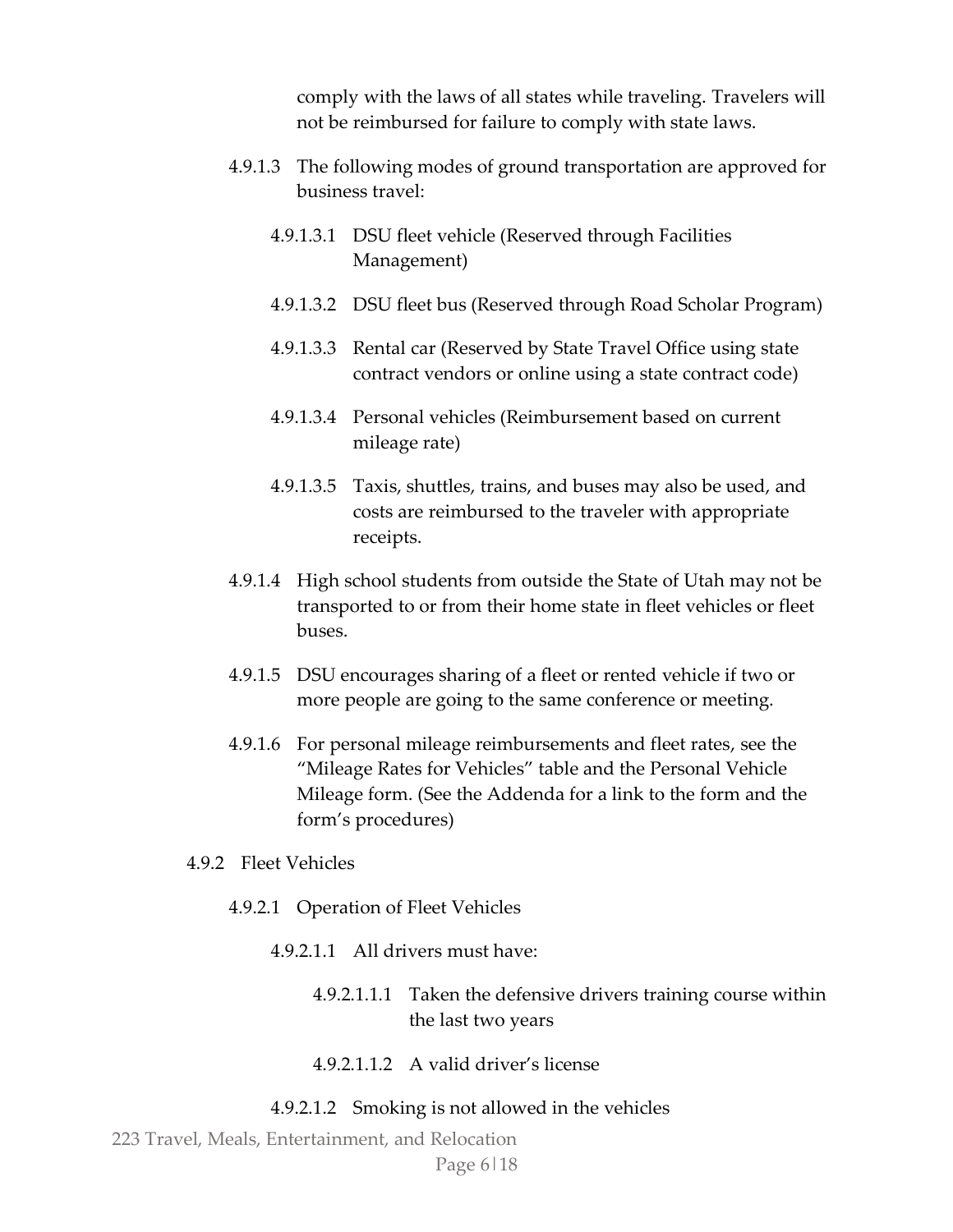#### 4.9.2.1.3 Age Minimum to Drive:

- 4.9.2.1.3.1 18 years for mini-vans, sedans, and SUV'S
- 4.9.2.1.3.2 21 years for Volunteer drivers or drivers operating large-capacity passenger vehicles
- 4.9.2.1.4 Volunteers may not drive outside Utah
- 4.9.2.1.5 Independent Contractors may not drive
- 4.9.2.1.6 Spouses may not drive
- 4.9.2.1.7 *Athletics Only***:** Student athletes may never drive one another, and coaches may not drive their own teams unless they have approval from the Executive Director of Athletics.
- 4.9.2.1.8 Minor children who are **not directly** involved in DSUrelated activities are not allowed to travel in fleet vehicles.
- 4.9.2.2 Fleet Buses
	- 4.9.2.2.1 A valid CDL license is required
	- 4.9.2.2.2 Drivers must be employees of the University or have prior written approval by the DSU Risk Manager.
	- 4.9.2.2.3 May only be used for groups **directly** related to Dixie State University or when approved specifically by the Vice President of Administrative Affairs and the Utah Division of Risk Management.
	- 4.9.2.2.4 Drivers have a maximum drive time of 10 hours per day and "on duty" time of 15 hours per day. If the distance requires two drivers, additional costs will apply. (See the Addenda for a link to the "Mileage Rates for Vehicles" table and the associated procedures.)

## 4.9.3 Rental Vehicles

4.9.3.1 To receive the benefits of the State rental contracts, all domestic reservations should go through State of Utah Travel regardless of the pickup location. State contract vehicles may also be reserved online using a state contract code.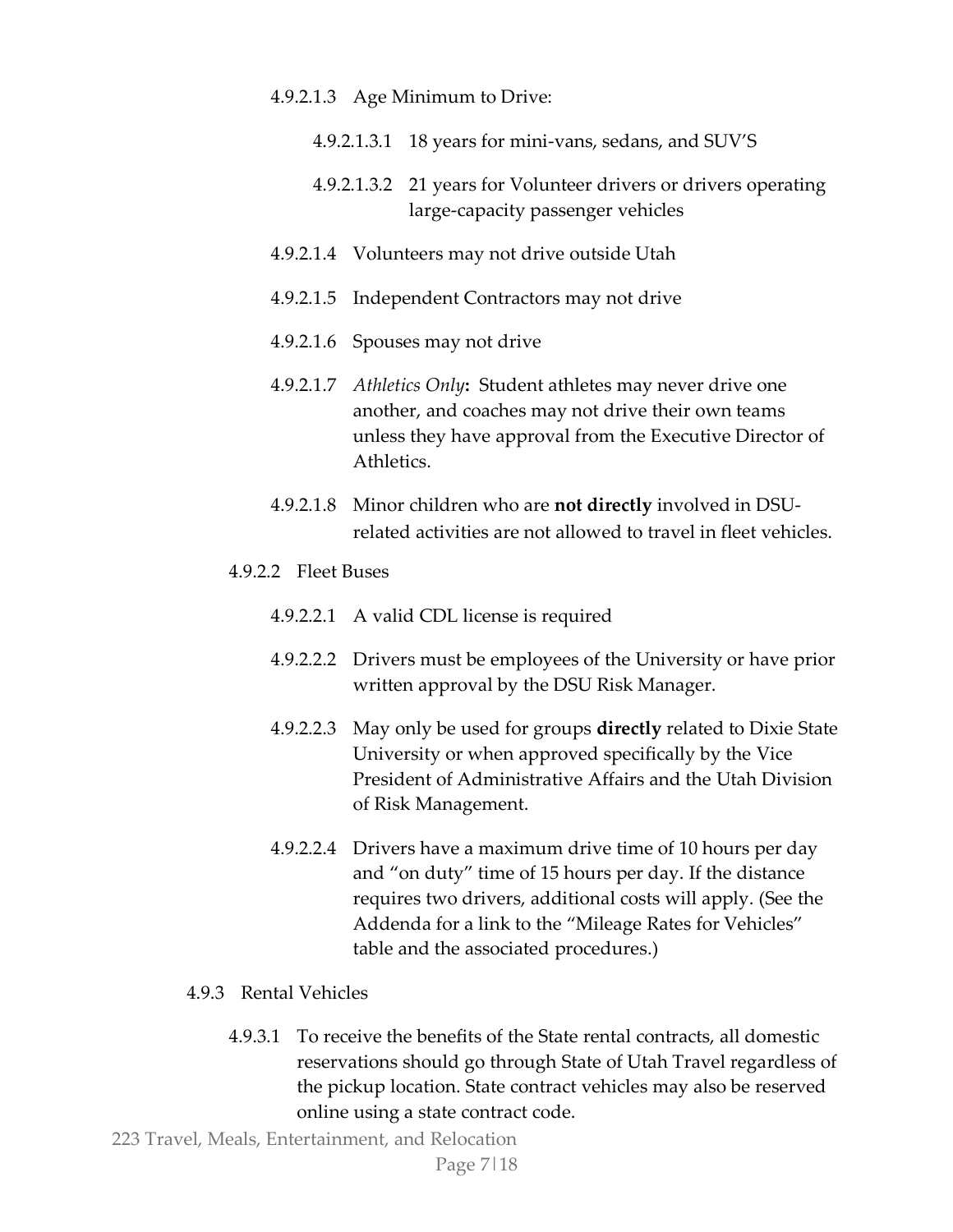- 4.9.3.2 When a state contract rate is available and the renter does not take advantage of the contract, the renter assumes all responsibility and liability for the rental. Additionally, the University will only reimburse the traveler up to the amount of the State contract rate.
- 4.9.3.3 The State of Utah offers contracts for large-capacity passenger vehicles. Many restrictions apply, and not all makes and models are approved for use. Current protocols are posted on the Utah Division of Risk Management's website: [https://risk.utah.gov/wp](https://risk.utah.gov/wp-content/uploads/LCPV.pdf)[content/uploads/LCPV.pdf](https://risk.utah.gov/wp-content/uploads/LCPV.pdf)
- 4.9.3.4 Minor children are allowed as passengers in most State contract rentals. Minor children are not to be transported in large-capacity passenger vehicles.
- 4.9.3.5 Under the state contracts, the following restrictions apply to drivers:
	- 4.9.3.5.1 Must be on official University business and;
	- 4.9.3.5.2 Must be at least 18-years old (21 when driving a largecapacity passenger vehicle).
- 4.9.3.6 Rules for Rentals When State Contract Rentals are Not Available
	- 4.9.3.6.1 Occasionally, a State contract rental vehicle will not be available at your destination. The University does not have insurance coverage in this case. If you rent a vehicle that is not on a State contract, you **must** purchase liability insurance with limits of (100,000/300,000/25,000) and full collision damage waiver insurance.

# 4.9.4 Personal Vehicles

- 4.9.4.1 Personal vehicles are **not** covered by DSU insurance. The driver assumes all responsibility and liability.
- 4.9.4.2 Mileage costs for personal vehicles will be reimbursed based on the standard mileage from the DSU campus to destinations as outlined below:
	- 4.9.4.2.1 Standard mileage to a destination is based on the mileage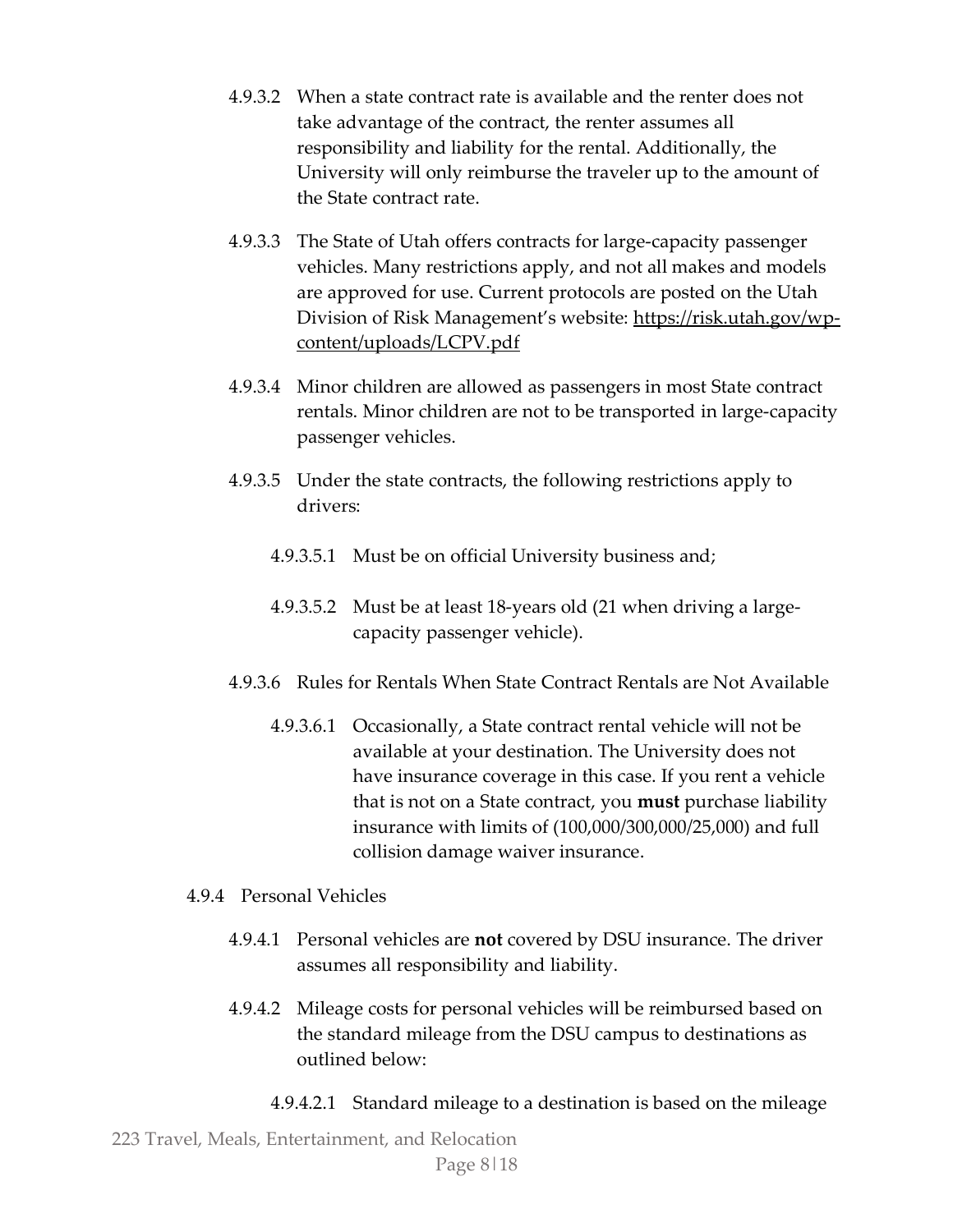calculations using online mapping tools. Standard mileage to common destinations is available in the "Round-Trip Mileage" table. (See the Addenda for a link to the table and any additional procedures)

4.9.4.2.2 Standard mileage plus up to 20 miles per day is considered normal mileage. Mileage above this requires completion of the "Personal Vehicle Mileage" form (see the Addenda for a link to the form and any additional form's procedures), which must be completed and signed by the traveler's supervisor and appropriate budget administrator.

#### 4.9.5 Courtesy Vehicles

- 4.9.5.1 These vehicles are provided to DSU by dealers in exchange for corporate sponsorships, are insured through the University, and are not considered DSU fleet vehicles.
- 4.9.5.2 Personal use of these vehicles is permitted, and passengers are covered by the insurance.
- 4.9.5.3 Daily logs must be kept for each vehicle, and the employee pays their pro-rated portion of the insurance premium. The "log year" runs from November 1 – October 31. All mileage for employees not maintaining a log will be considered personal mileage. Personal mileage on these vehicles is reported on the employee's W-2.
- 4.9.5.4 Deductibles for collisions may be paid with University funds only if the accident occurs while the employee is on DSU business. Deductibles for accidents occurring when the vehicle is being used for personal business are the employee's responsibility.
- 4.9.6 Summer Camps and Conferences
	- 4.9.6.1 Summer camp and conference participants are generally minor children. Therefore, additional restrictions on travel apply as follows:
		- 4.9.6.1.1 Large-Capacity Passenger Vehicles may not be used to transport minors at any time**.**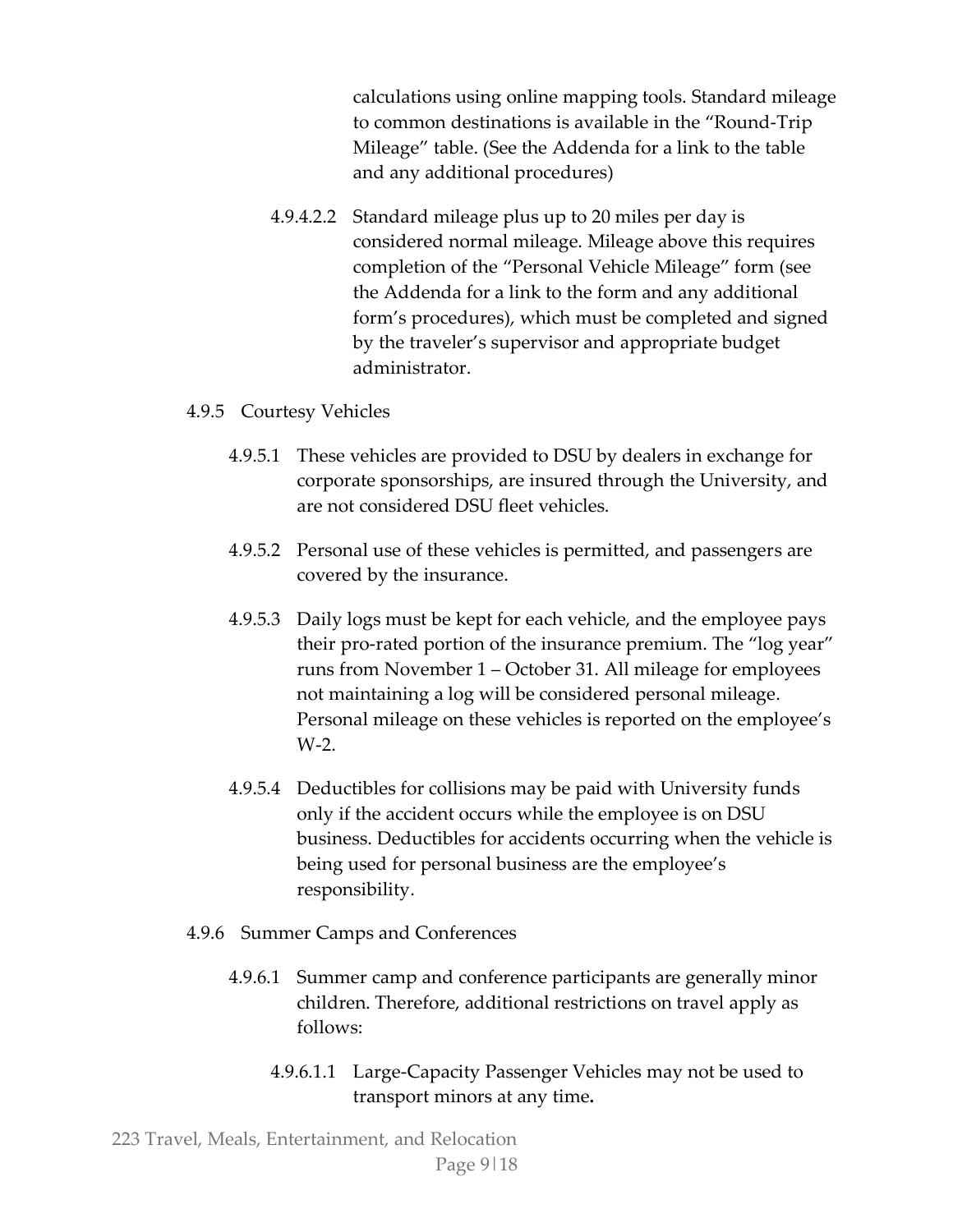- 4.9.6.1.2 Utah high school students may be transported to and from summer camps in DSU buses.
- 4.9.6.1.3 High school students from outside the State of Utah may not be transported to or from their home state using DSU fleet vehicles or vehicles rented by DSU.
- 4.9.6.1.4 DSU does not rent vehicles for use by summer camp and conference advisors/coaches.
- 4.9.6.1.5 Non-employee summer camp advisors/coaches may not drive DSU fleet vehicles.
- 4.9.6.1.6 In situations where it becomes necessary to transport summer camp participants across state lines after they have arrived at DSU and during official camp dates, the following will apply:
	- 4.9.6.1.6.1 DSU fleet vehicles or vehicles rented by DSU which carry summer camp participants across state lines must be driven only by DSU employees.
	- 4.9.6.1.6.2 Pre-approval for the exception must be received (in writing) from the DSU Risk Manager.

## 4.10 Air Transportation

- 4.10.1 Air travel should be booked at the most economical rates using normally traveled routes.
- 4.10.2 Travelers should make every effort to take advantage of all advance purchases, promotional flights, reasonable non-direct flights, conference fares, negotiated fares, departing and arriving at times slightly less than convenient, and any other reasonable savings opportunities which do not compromise the effectiveness and purpose of the trip.
- 4.10.3 Air carrier selection cannot be biased by any traveler's frequent flyer affiliation or benefits. The lowest cost air travel will take precedence over such programs. Any employee choosing a more expensive flight to take advantage of such program will be required to reimburse the University for any additional cost.
- 4.10.4 Frequent flyer miles earned on travel funded by the University are maintained and redeemed individually by University personnel.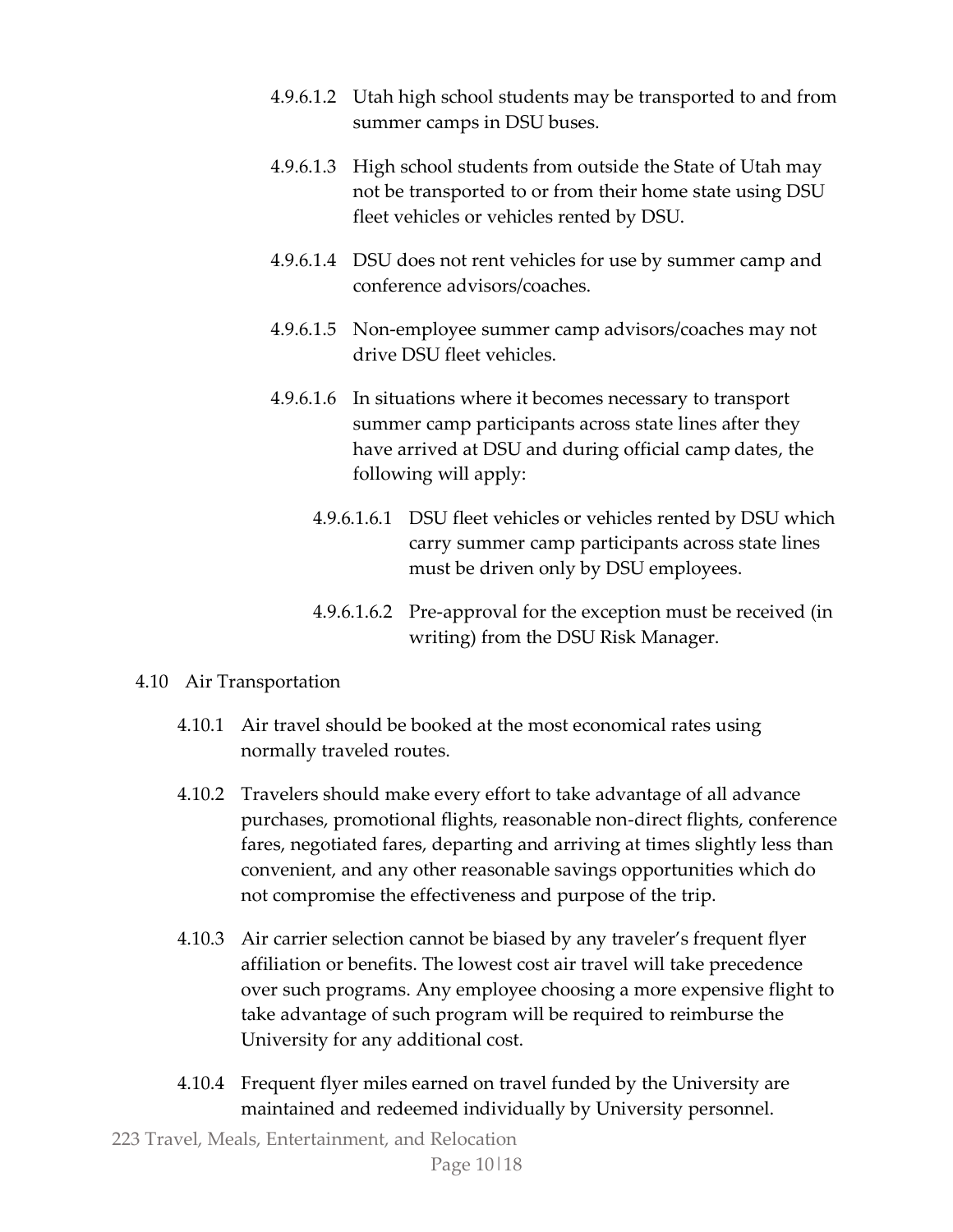- 4.10.5 In the event that a traveler wishes to purchase a higher fare than the lowest applicable fare and have the University pay for the additional cost, (assuming the scheduling and convenience factors to be equal), approval must be obtained from the University President or the appropriate Vice President prior to the booking. To obtain approval, the traveler must submit a written request explaining the business or medical need for the additional cost and an appropriate cost comparison.
- 4.10.6 Tickets
	- 4.10.6.1 Tickets or any portion thereof that go unused, have future value, and were paid for by the University remain property of the University. The traveler should make every effort to apply any credit, coupon, or voucher to another University business trip.
	- 4.10.6.2 Emergency cancellations will be reimbursed as long as the cancellation was requested and/or approved by the traveler's supervisor and the respective budget administrator.
	- 4.10.6.3 Itinerary change fees may be reimbursed only with approval by the traveler's supervisor and the respective budget administrator.

# 4.10.7 Baggage

- 4.10.7.1 Many airlines charge for baggage. Travelers should take only necessary items when traveling on University business. The University will pay for the first piece of luggage. The traveler is responsible for any additional baggage costs, unless they provide written documentation explaining the business need for additional bags.
- 4.10.8 Extra Flight Services
	- 4.10.8.1 All costs associated with extra flight service requests are the responsibility of the traveler and will not be reimbursed by the University unless there is a documented and approved need for the request. This approval must be in writing from the traveler's supervisor and budget administrator prior to the trip.

## 4.10.9 Drive vs. Fly

4.10.9.1 Should a traveler decide to drive rather than fly, when flying is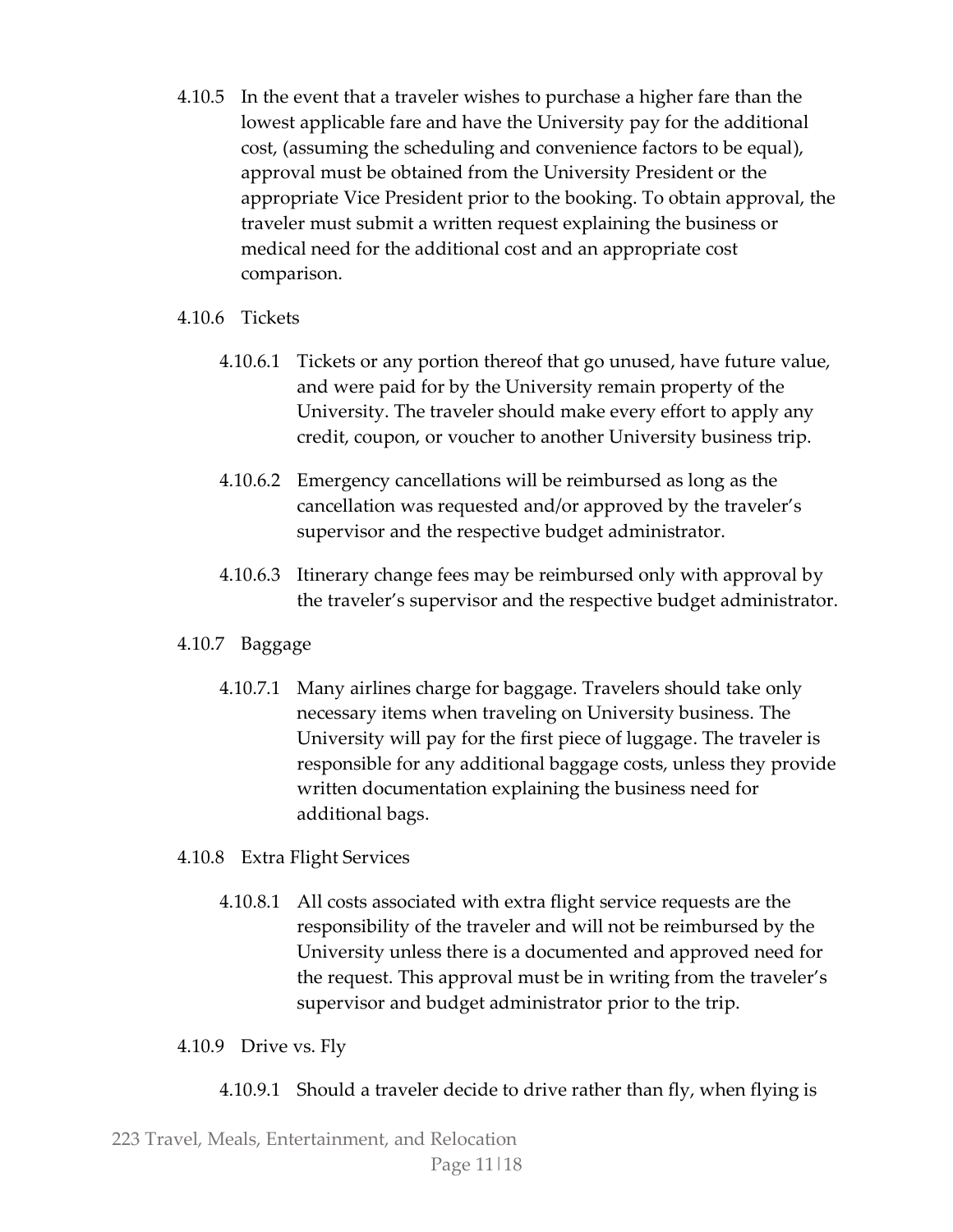the most economical, the traveler's budget administrator and supervisor must have approved this in advance.

- 4.10.10 Personal Travel in Conjunction with Business Travel
	- 4.10.10.1 Additional costs associated with airfare (variations from normally traveled routes) are the responsibility of the traveler and will not be reimbursed. If the University pays for the airfare directly, the traveler must reimburse the University for the additional cost when the ticket is booked. Payment is made at the Cashier's Office. The traveler should contact the Travel Office for instructions on reimbursing the University. The traveler should attach the cashier's receipt to the Travel Reimbursement Claim. The amount of the repayment must be approved by the supervisor, and the supervisor must sign the cashier's receipt.
- 4.10.11 Frequent Flyer Programs/Club Memberships
	- 4.10.11.1 An employee may not be reimbursed or compensated for business use of frequent flyer vouchers, vouchers for bumping, discount coupons, or other instruments of value.
- 4.10.12 Charter Flights
	- 4.10.12.1 All charter flights must be approved and booked through the Purchasing Services office.
- 4.10.13 Private/Personal Aircraft
	- 4.10.13.1 The University does not provide payment for travel in private aircraft unless authorized by the President.
- 4.10.14 Federally Funded Grants
	- 4.10.14.1 All travelers must comply with the Fly America Act unless exceptions in the Open Skies Agreement pertain.
- 4.11 Local Travel
	- 4.11.1 Employees may be required to travel locally while on University business. Local travel is defined as travel within a 50-mile radius of the main campus. No meal per diem is allowed while traveling locally. However, if a personal vehicle is used, reimbursement based on the standard mileage rate may be allowed. Mileage reimbursement may not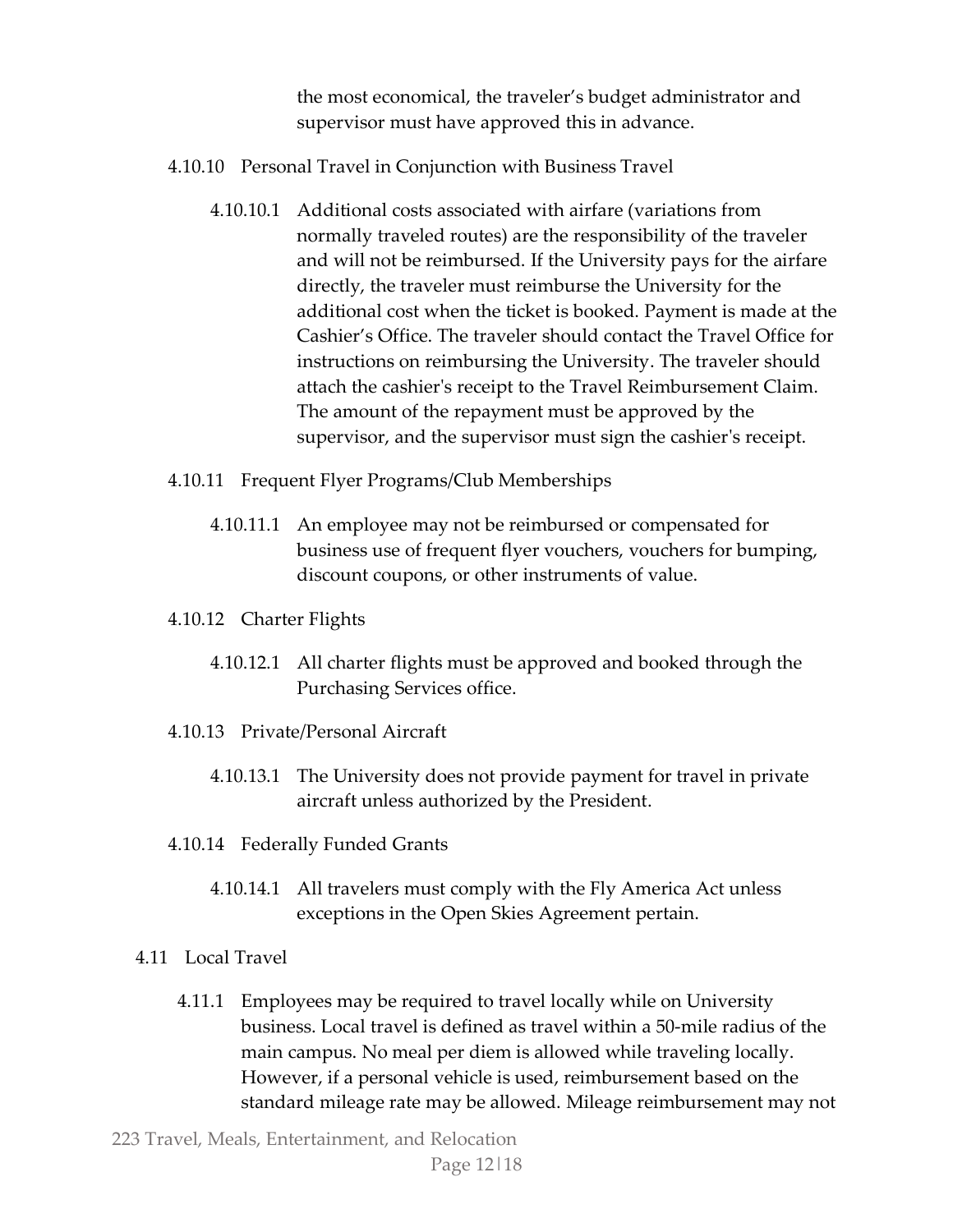be requested for commuting from the traveler's home to campus regardless of the frequency of these trips each day or if it occurs after business hours or on weekends.

- 4.11.2 When a reimbursement for personal vehicle mileage is necessary, employees must submit an approved Request for Travel Authorization prior to any travel. For those employees with approved frequent local travel needs, Request for Travel Authorizations may be completed to cover a period of up to one fiscal year.
- 4.11.3 All requests for local travel mileage reimbursement must be submitted on a Travel Reimbursement Claim form along with a daily log that includes the specific origin and destination of each trip, number of miles, and the purpose of the trip.
- 4.12 Meals
	- 4.12.1 This policy applies to University employees and students except as noted in the Guest or Business Meals sections below. The University will provide a meal allowance for all University travel. Travelers should use reasonably priced restaurants. In planning entertainment for University guests, all efforts should be made to provide reasonable meal arrangements. University guests are treated the same as employees for meal allowances.
	- 4.12.2 The following meal expenses cannot be reimbursed:
		- 4.12.2.1 Spouses without presidential approval.
		- 4.12.2.2 Alcohol
	- 4.12.3 The cost of the meal must be reasonable, not lavish or extravagant, and the number of participants present should be limited to only those who are required.
	- 4.12.4 The traveler is allowed a meal per diem each day. When traveling outof-state, the traveler may choose instead to be reimbursed for the actual cost of meals each day not to exceed a maximum daily allowance. The traveler must select actual costs or the meal per diem allowance for all meals on a travel day.
		- 4.12.4.1 Meal Per Diem Allowance. When choosing this allowance, the traveler will not be required to submit itemized receipts for meal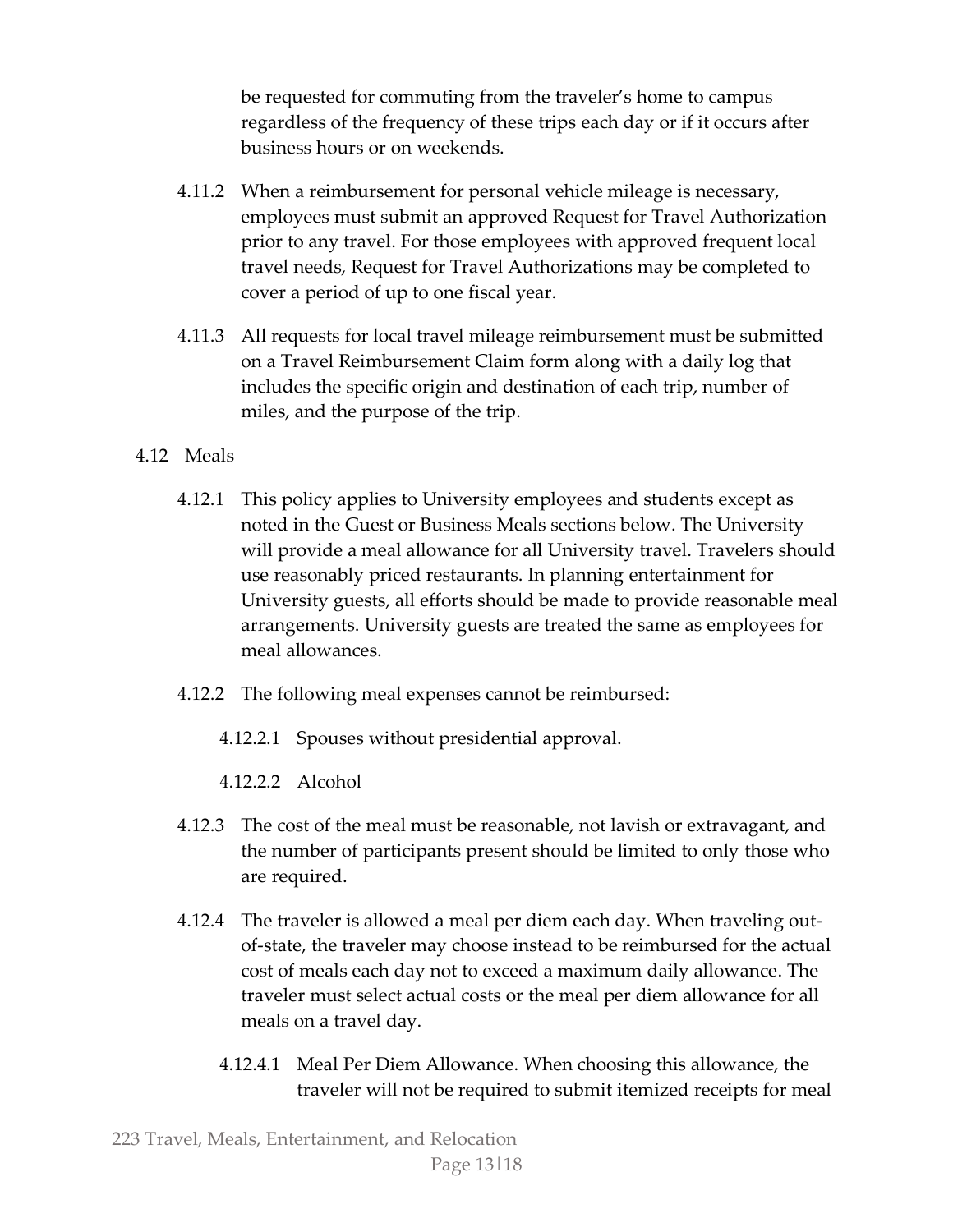expenses. This allowance should be adjusted when the traveler is traveling for only a portion of the day. (See the Addenda for a link to the "Time of Day" and "Meal Allowance" tables with their additional procedures.)

- 4.12.4.2 Actual Cost of Meals. The University will reimburse the traveler for the actual cost of out-of-state meals subject to certain daily limits per the "Meal Allowance" table. The meals must be supported by original itemized receipts. (See Addenda for a link to the table and procedures on meal allowances.)
- 4.12.5 **Group/Team Meals:** An employee who is acting as the group leader may choose to give group participants a cash meal allowance rather than submit receipts for individual meals. The allowance must be less than or equal to the meal per diem allowance. In such cases, group participants must sign verifying that they have received the funds on the "Group Travel Meal Receipt" form. (See Addenda for a link to form and related procedures.)
	- 4.12.5.1 If group meals are going to be paid by a single person, the person must attach an itemized receipt with a list of all meal participants. The cost of all group meals for the day cannot exceed the daily meal allowance multiplied by the number of participants. (See the Addenda for the "Group Travel Meal Receipt" form.)
- 4.12.6 **Guest Meals**: Guest meals are defined as those meals provided during the course of DSU business when at least one non-DSU employee is present.
	- 4.12.6.1 There must be a documented business purpose (must meet IRS ordinary and necessary criteria) and need for business to extend into a traditional meal time period.
	- 4.12.6.2 The number of DSU employees present to entertain the guest should be limited to only those required, but should not exceed five employees.
- 4.12.7 **Business Meals**: Business meals are those taken with University guests, colleagues, or donors during which focused business discussions take place. Business meals are different than guest meals in that a guest does not have to be present and there is not a limit on the number of employees that can attend the meal.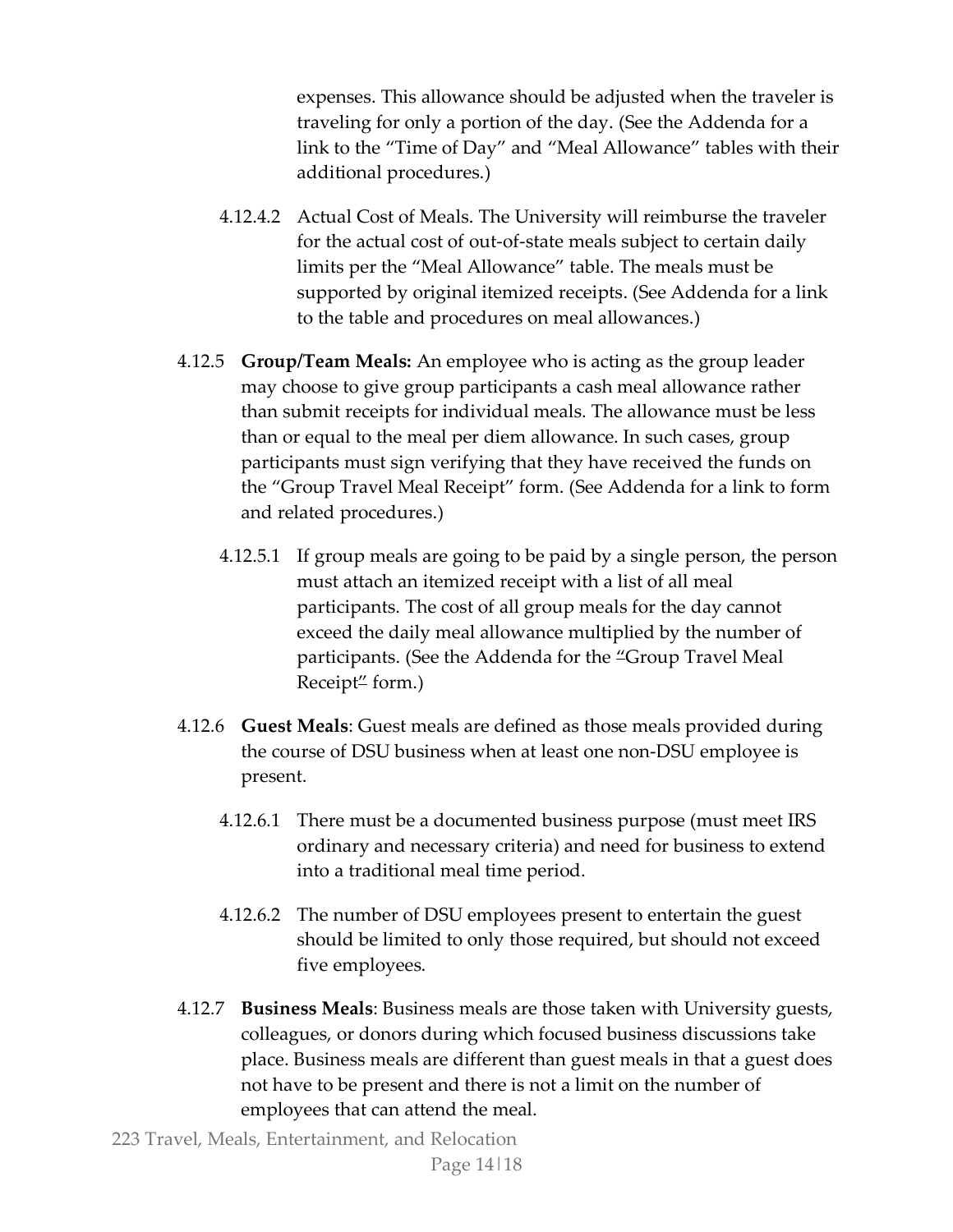- 4.12.7.1 The cost incurred for business group meals must be prudent, reasonable, and in the best interest of the University.
- 4.12.7.2 Business meals must have a clear and bona fide business purpose.
- 4.12.7.3 Expenses for spouses in attendance at business meals or meetings are not reimbursable unless there is a business purpose for the spouse's presence and their presence has been approved by the University President.
- 4.12.7.4 Documentation supporting a business meal must include the names of those attending and the purpose of the meal. Itemized receipts are required for all business meals. The cost of the group meal cannot exceed the group per guest meal allowance as is shown in the "Meal Allowances" form. (see the Addenda for a link to form and related procedures)
- 4.12.8 **Athletic Meals using Trade Agreements**: When using trade agreements for meals, the following apply:
	- 4.12.8.1 There must be a documented business purpose.
	- 4.12.8.2 The number of participants present should be limited to only those required to accomplish the business being discussed.
- 4.12.9 **Local Meals**: Reimbursements for meals, where an overnight stay is not required, will be treated as taxable income to the traveler and may be included on the traveler's W-2 unless the meal is a qualified business meal.
- 4.12.10 **Missing Meal Receipts**: When meal receipts are unobtainable, the reimbursement will be based on the appropriate meal per diem amount.
	- 4.12.10.1 Missing receipts for group meals require a written explanation of why no receipts are available. The University reserves the right to withhold any meal reimbursement not having sufficient proof of actual expenditures.
- 4.13 Lodging
	- 4.13.1 Hotels
		- 4.13.1.1 University travelers should book standard room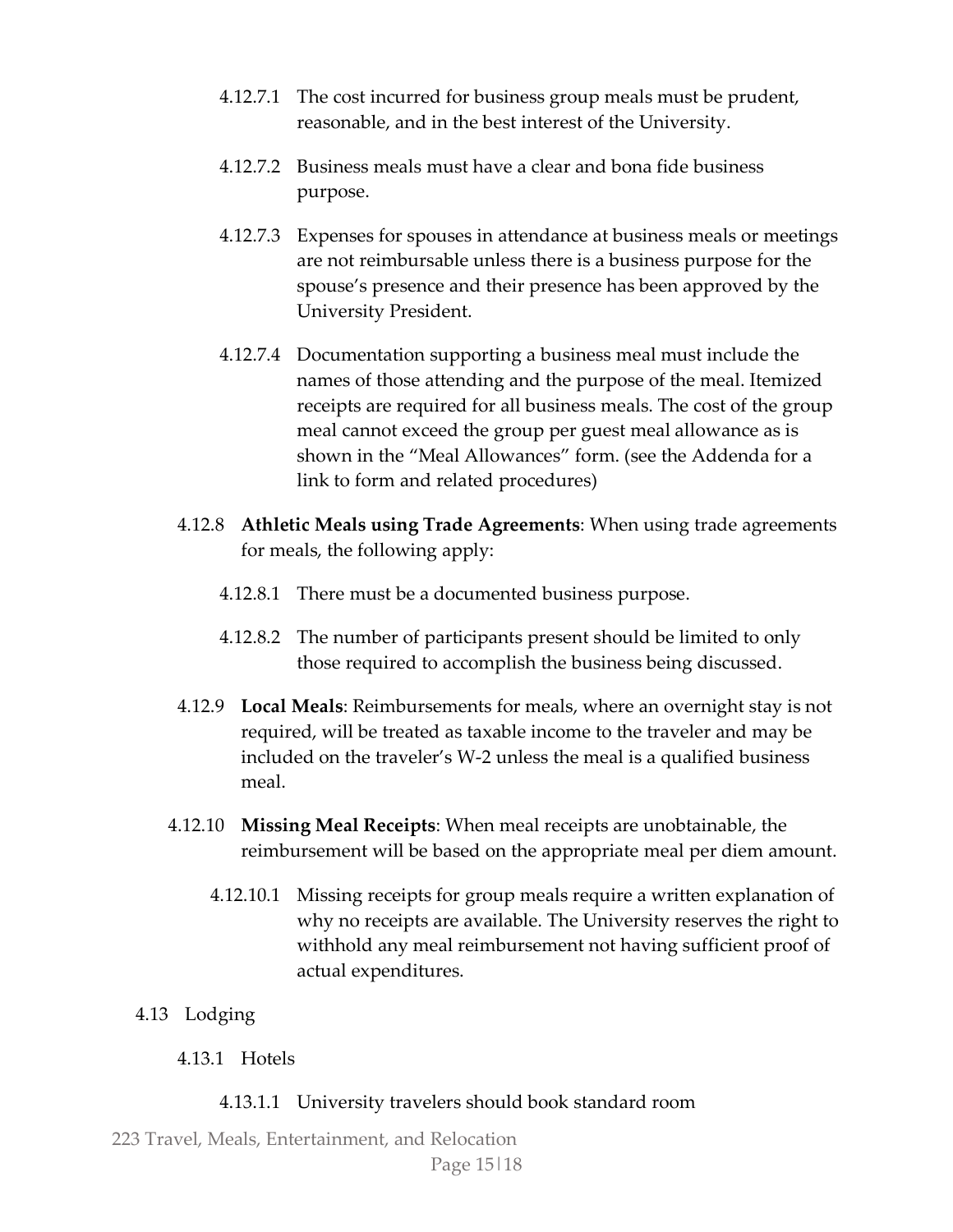accommodations at non-luxury/moderately priced hotels. When, in the opinion of the Travel Office, lodging costs appear to be excessive, written justification and supervisory approval will be required.

- 4.13.1.2 All lodging claims must be supported by a detailed folio showing daily room rate, guest name(s), dates of stay, type of accommodations, and all other room charges.
- 4.13.1.3 If the employee occupies a room with a personal guest(s), such as family or friends, for which an additional charge is assessed, the traveler must pay the difference with personal funds at the time of checkout or before. (See the Addenda for a link to the form and the form's procedures.)
- 4.13.1.4 When traveling for a conference, it is recommended that the traveler stay at the hotel hosting the conference; and, the room should be booked at the conference rate.
- 4.13.1.5 The University will pay for only the nights that a reasonable person would expect to stay given the nature of the travel. Extended stay*s* for personal purposes are the responsibility of the traveler.
- 4.13.2 **Private Homes**: When staying with family or friends, travelers are entitled to receive a per diem amount of \$20 per day.
- 4.13.3 Timeshares
	- 4.13.3.1 Employees who stay in timeshares will be allowed a standard rate of \$90.00 per night. Appropriate documentation from the timeshare is required.

## 4.14 Entertainment

- 4.14.1 Entertainment expenses are not allowed except where the entertainment is:
	- 4.14.1.1 Directly related to desired academic outcomes involving students and their advisor/professor with prior written approval of the appropriate Academic Dean.
	- 4.14.1.2 For professional development purposes with prior written approval of the appropriate Vice President.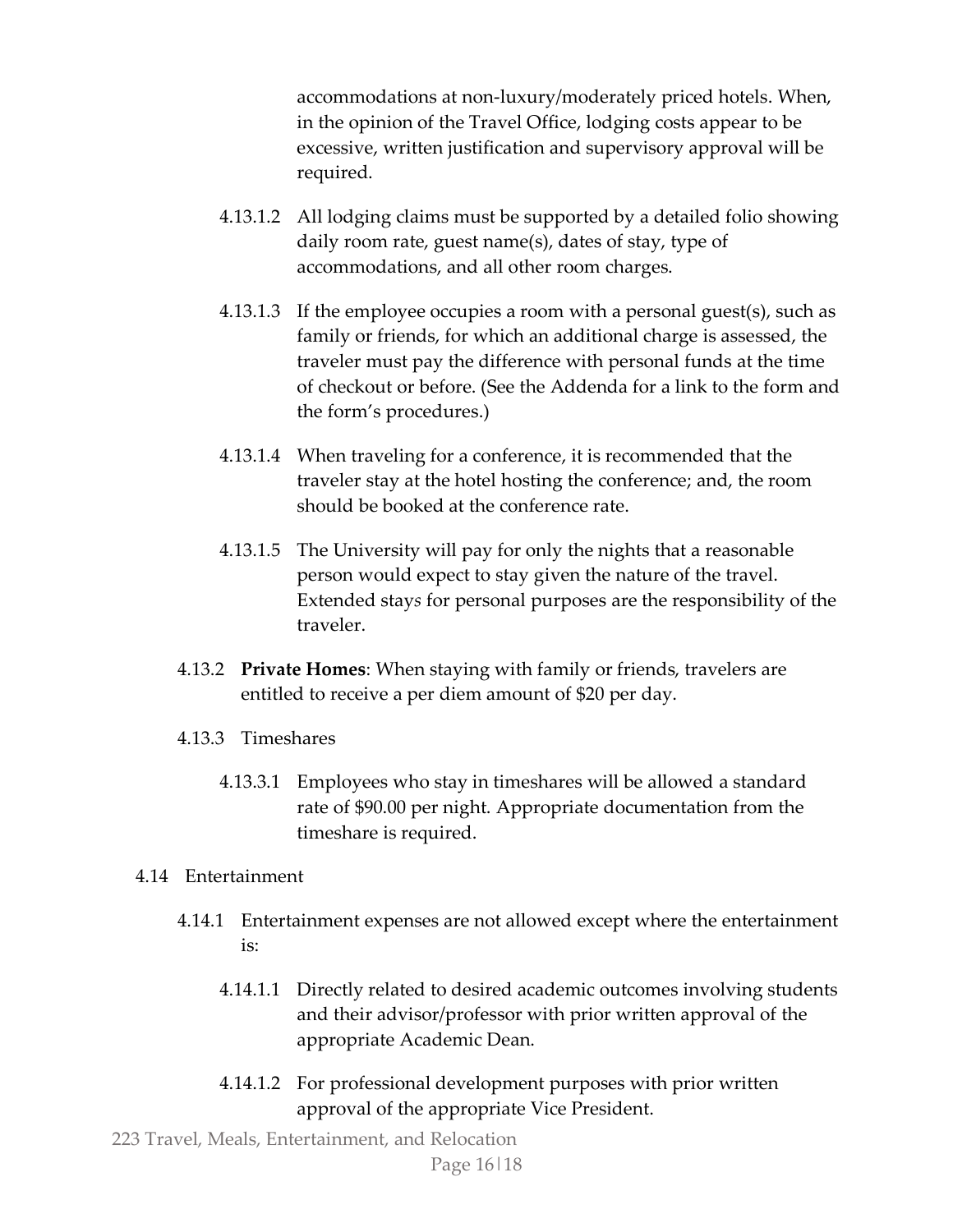- 4.14.1.3 For University public relations purposes by DSU employees and guests with prior written approval of the appropriate Vice President.
- 4.14.1.4 Approved in writing by the President for purposes deemed appropriate.
	- 4.14.1.4.1 Written approval must be attached to the Travel Authorization and submitted prior to the trip. This approval will clearly outline the business purpose for the exception to policy.
- 4.15 Non-Employee Travel & Entertainment
	- 4.15.1 Non-employees include consultants, guest speakers, guest lecturers, visiting professors, visiting students, and prospective employees.
	- 4.15.2 Reimbursement may be provided to non-employees who incur necessary and reasonable travel and business expenses in the conduct of official University activities. A necessary and reasonable expense is one for which a clear business reason exists and for which the cost is not excessive. Reimbursement requests should be submitted on Check Request forms. (The Accounts Payable Office should be contacted for correct form and procedures.)
	- 4.15.3 Travel and business expenses for non-employees must follow the University's accountable plan, which requires original receipts to be non-taxable.
- 4.16 Relocation Expense Reimbursement
	- 4.16.1 All relocation expenses must be approved by the University President or the appropriate Vice President as negotiated and determined on a case-by-case basis. Per Pub 521 of the IRS, expenses must also:
		- 4.16.1.1 Be expenses identified as reimbursable by the IRS, as well as by the University.
		- 4.16.1.2 Be "qualified moving expenses" to be exempt from tax.
		- 4.16.1.3 Include with the reimbursement request itemized receipts clearly showing the expenses to be treated as a non-taxable reimbursement. Any reimbursement request that contains expenses not classified as "qualified moving expenses" and/or